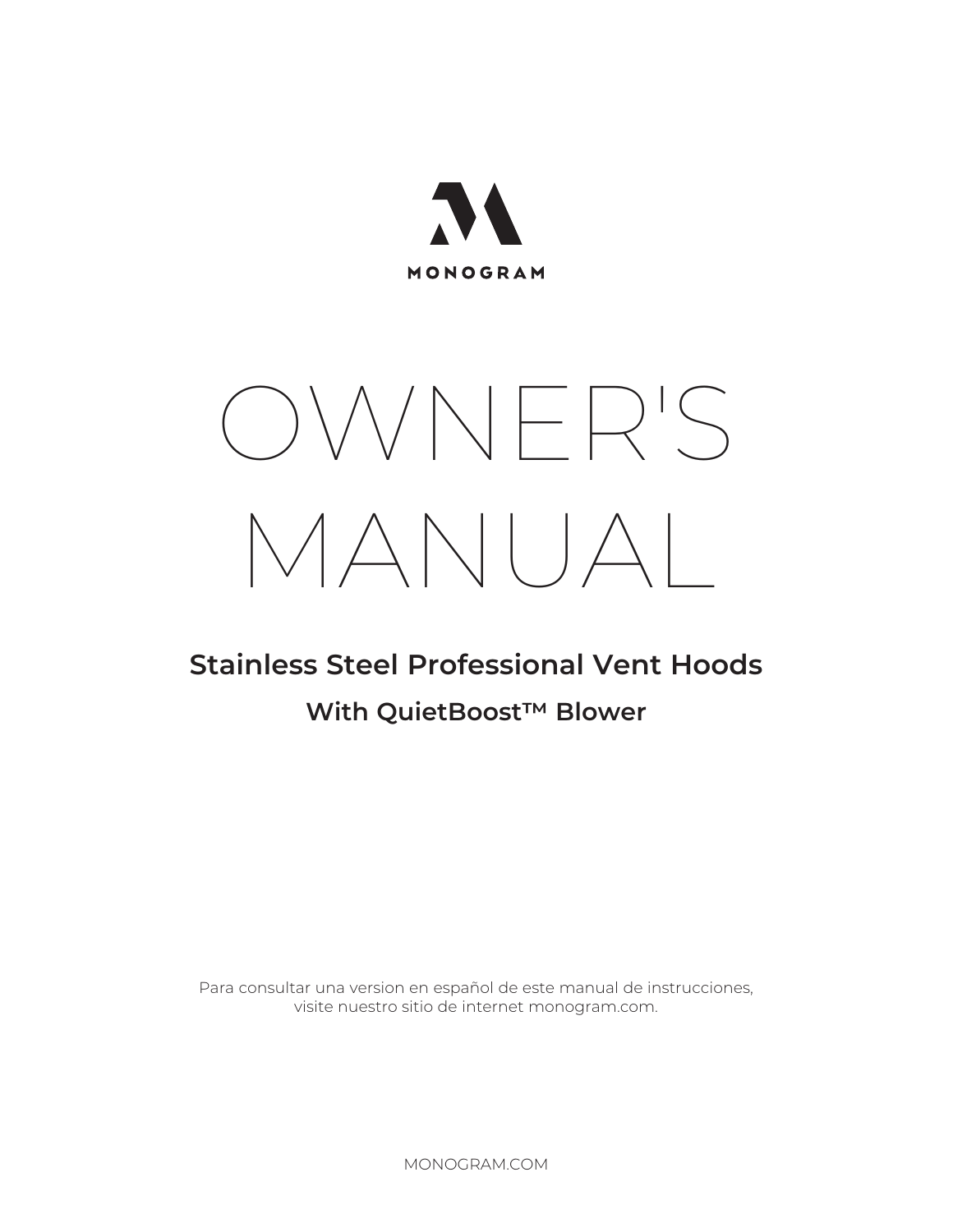## **TABLE OF CONTENTS**

| <b>CARE AND CLEANING</b> |  |
|--------------------------|--|
|                          |  |
|                          |  |
|                          |  |
|                          |  |
|                          |  |
|                          |  |

## **MODEL INFORMATION**

#### **MODEL NUMBERS**

ZVW1480

#### **WRITE DOWN THE MODEL AND SERIAL NUMBERS**

You can find them on a label located on the front panel of the unit.

These numbers are also on the Consumer Product Ownership Registration Card packed separately with your vent hood

**Please write these numbers here:**

Model Number

Serial Number

Use these numbers in any correspondence or service calls concerning your vent hood.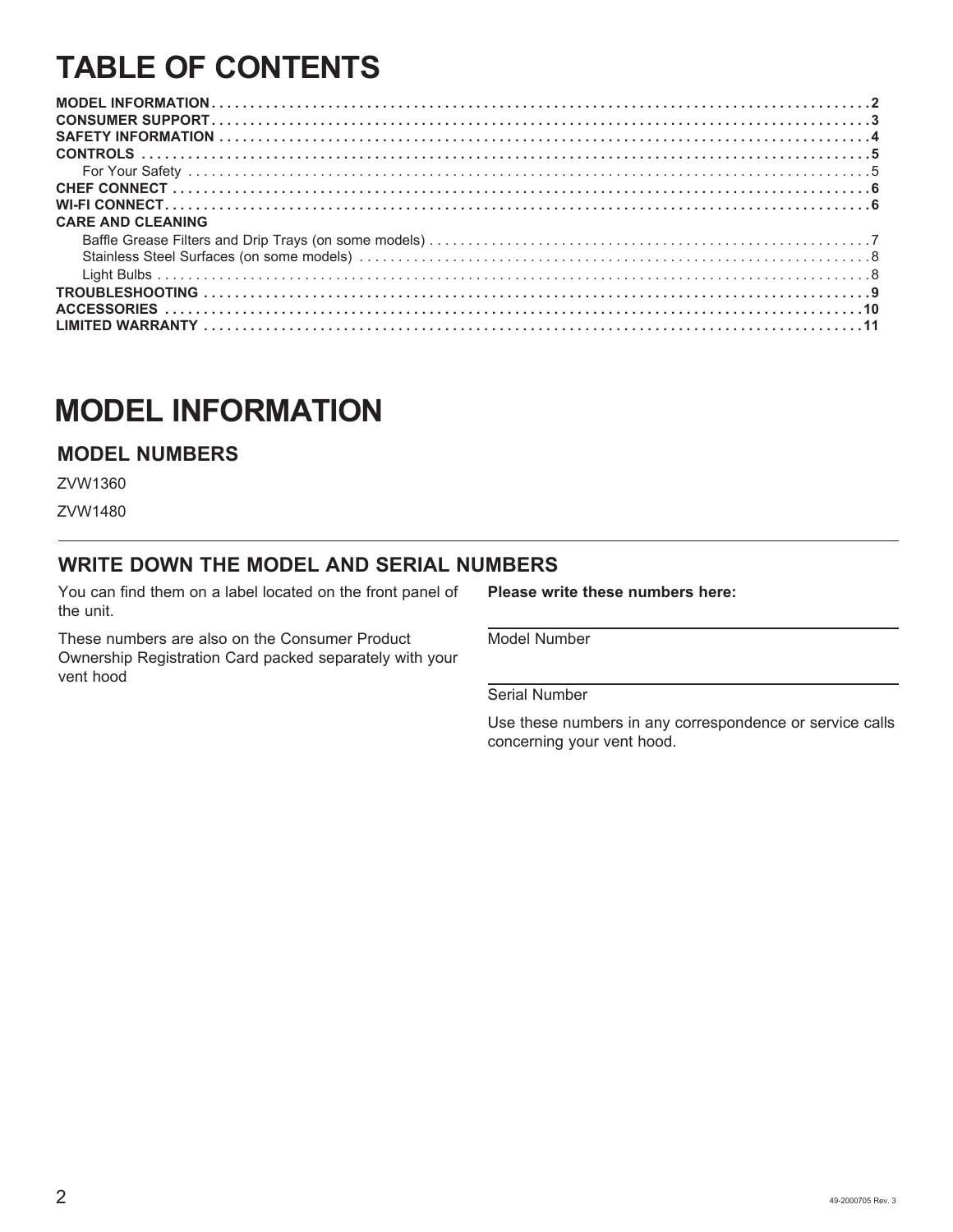## **CONSUMER SUPPORT**

#### **MONOGRAM WEBSITE**

Have a question or need assistance with your appliance? Try the Monogram website 24 hours a day, any day of the year! You can also shop for more great Monogram products and take advantage of all our on-line support services designed for your convenience. In the US: **monogram.com**

#### **REGISTER YOUR APPLIANCE**

Register your new appliance on-line at your convenience! Timely product registration will allow for enhanced communication and prompt service under the terms of your warranty, should the need arise. You may also mail in the pre-printed registration card included in the packing material. In the US: **monogram.com/register**

#### **SCHEDULE SERVICE**

Expert Monogram repair service is only one step away from your door. To request service, call (800) 444-1845 or visit our website at **monogram.com/contact**

#### **EXTENDED WARRANTIES**

Purchase a Monogram extended warranty and learn about special discounts that are available while your warranty is still in effect. You can purchase it on-line anytime. Monogram Service will still be there after your warranty expires. In the US: **monogram.com/extended-warranty**

#### **REMOTE CONNECTIVITY**

For assistance with wireless network connectivity (for models with remote enable), visit our website at **monogram.com/connect**

#### **PARTS AND ACCESSORIES**

Individuals qualified to service their own appliances can have parts or accessories sent directly to their homes (VISA, MasterCard and Discover cards are accepted). Order on-line today 24 hours every day. In the US: **monogram.com/parts**

**Instructions contained in this manual cover procedures to be performed by any user. Other servicing generally should be referred to qualified service personnel. Caution must be exercised, since improper servicing may cause unsafe operation.**

#### **CONTACT US**

If you are not satisfied with the service you receive from Monogram, contact us on our website with all the details including your phone number, or write to:

In the US: General Manager, Customer Relations | Monogram Appliances, Appliance Park | Louisville, KY 40225 **monogram.com/contact**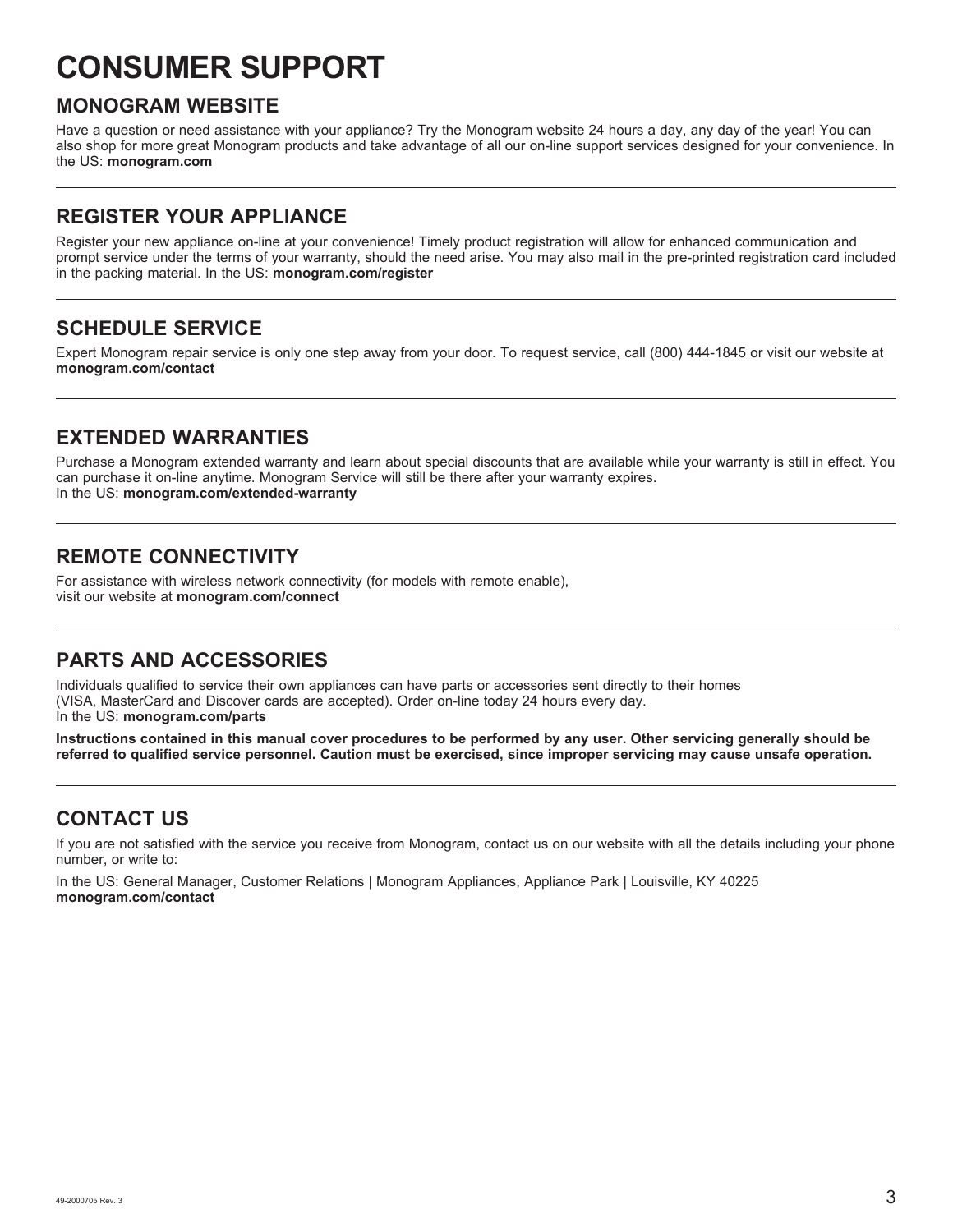## **IMPORTANT SAFETY INFORMATION READ ALL INSTRUCTIONS BEFORE USING THE APPLIANCE**

**WARNING Read all safety instructions before using the product. Failure to follow these instructions may result in fire, electrical shock, serious injury or death.**

## **WARNING GENERAL SAFETY INSTRUCTIONS**

#### **WARNING TO REDUCE THE RISK OF FIRE, ELECTRIC SHOCK OR INJURY TO PERSONS, OBSERVE THE FOLLOWING:**

- Use this unit only in the manner intended by the manufacturer. If you have questions, contact the manufacturer.
- Before servicing or cleaning unit, switch power off at service panel and lock the service disconnecting means to prevent power from being switched on accidentally. When the service disconnecting means cannot be locked, securely fasten a prominent warning device, such as a tag, to the service panel.
- Do not use this unit with any solid-state speed control device.

**CAUTION FOR GENERAL VENTILATING USE ONLY. DO NOT USE TO EXHAUST HAZARDOUS OR EXPLOSIVE MATERIALS AND VAPORS.**

**WARNING TO REDUCE THE RISK OF INJURY TO PERSONS IN THE EVENT OF A RANGE TOP GREASE FIRE, OBSERVE THE FOLLOWING\*:**

- SMOTHER FLAMES with a close-fitting lid, cookie sheet or metal tray, then turn off the burner. BE CAREFUL TO PREVENT BURNS. If the flames do not go out immediately, EVACUATE AND CALL THE FIRE DEPARTMENT.
- NEVER PICK UP A FLAMING PAN-You may be burned.
- DO NOT USE WATER, including wet dishcloths or towels—a violent steam explosion will result.
- Use an extinguisher ONLY if:
	- 1. You know you have a Class ABC extinguisher, and you already know how to operate it.
	- 2. The fire is small and contained in the area where it started.
	- 3. The fire department is being called.
	- 4. You can fight the fire with your back to an exit.

\*Based on "Kitchen Fire Safety" published by NFPA.

#### **WARNING TO REDUCE THE RISK OF A RANGE TOP GREASE FIRE:**

- Never leave surface units unattended at high settings. Boilovers cause smoking and greasy spillovers that may ignite. Heat oils slowly on low or medium settings.
- Always turn hood ON when cooking at high heat or when flambéing food (i.e., Crepes Suzette, Cherries Jubilee, Peppercorn Beef Flambé).
- Clean ventilating fans frequently. Grease should not be allowed to accumulate on fan or filter
- Use proper pan size. Always use cookware appropriate for the size of the surface element.
- Do not operate the microwave feature without food in.

## **WARNING SERVICING**

#### **If You Need Service...**

Do not attempt to repair or replace any part of the vent hood unless it is specifically recommended in this manual. All other servicing should be referred to a qualified technician.

Be sure electrical power is off before servicing the unit.

It may be necessary to remove the vent hood blower in order to service components such as the blower motor or air vent mechanism.

Disconnect power to the cooktop and remove it first. Reverse the steps in the Install the Vent Hood section in the Installation Instructions to remove the blower.

Service parts are available from a Monogram Service and Parts Center.

## **READ AND SAVE THESE INSTRUCTIONS**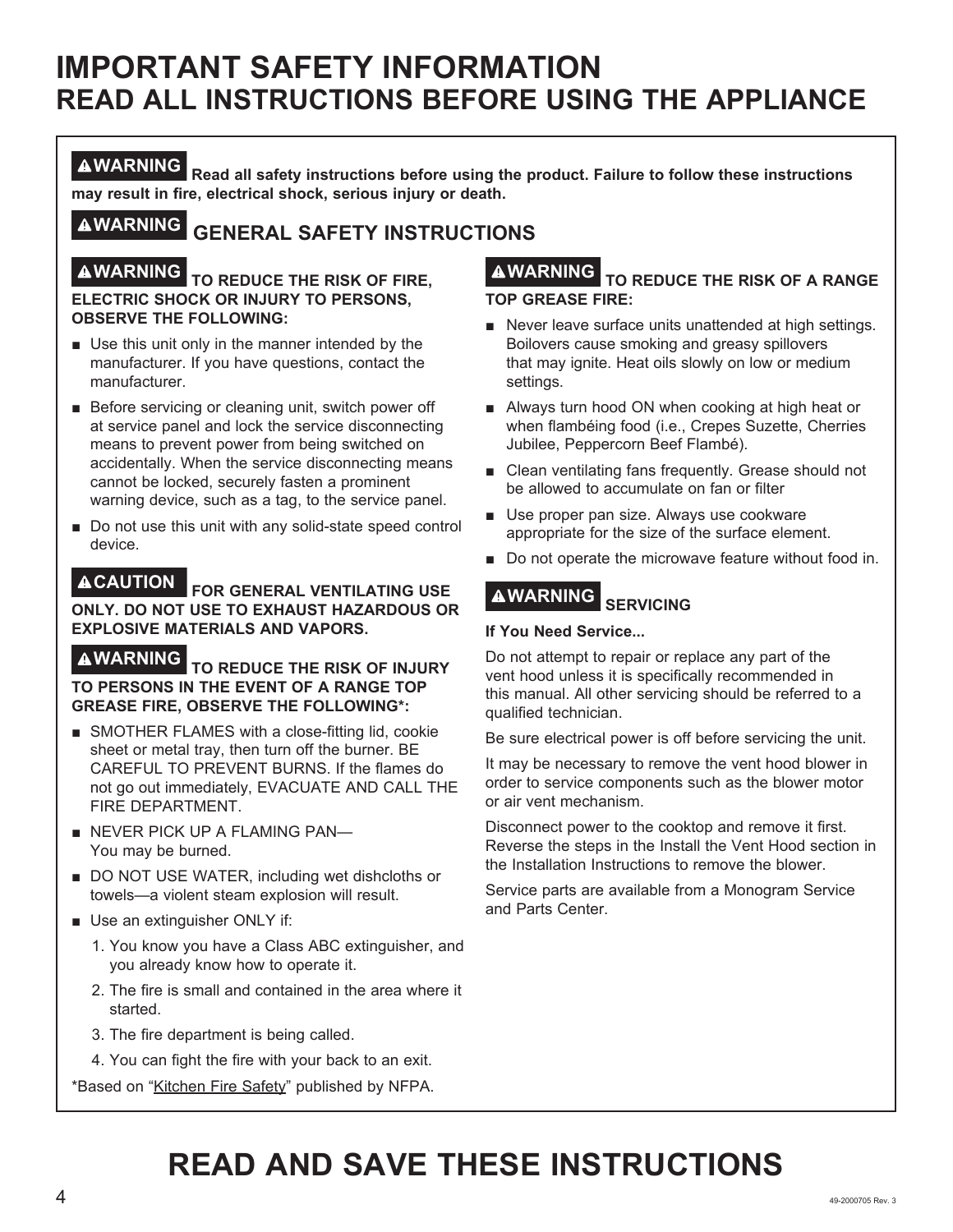# **CONTROLS**

Throughout this manual, features and appearance may vary from your model.



- **1. Rangehood Control Panel:** The control panel is located on the bottom of the canopy. The function of each control pad is noted below.
- **2. Power: On/Off** switch for the fan. The fan can be operated by pressing any of the fan setting pads. Hold **POWER** pad for 3 seconds to activate Delay Off feature, which automatically turns the fan off after 15 minutes. The indicator light above POWER will blink on/off to indicate Delay Off feature is activated.
- **3. Fan Setting:** Speed control for fan. Fan speed is powered by **QuietBoost™ Technology.** This unique technology is designed to minimize ventilation noise and enhance motor efficiency for a peacefully-quiet, odor-free kitchen. Press **LOW** for LOW speed. **MED** for MEDIUM speed and **HIGH** for HIGH speed. Press and hold the **HIGH** pad for 3 seconds to activate the BOOST speed that will run for 15 minutes. High button LED will blink on/off to indicate Boost feature is activated.
- **4. Light:** Controls the lights. Press the **LIGHT** pad to turn the lights to the highest setting. Press the **LIGHT** pad again to switch to medium brightness. Press the **LIGHT** pad again to turn the lights to dim. Press the **LIGHT** pad a fourth time to turn off the lights.
- **5. Chef Connect:** Hold the **CHEF CONNECT** pad down for 3 seconds to activate the Bluetooth®. This is a Bluetooth® pairing feature for use with other compatible Chef Connect enabled products on a cooktop or range. When the device is paired, the default sync settings will be activated upon receiving a command from the range or cooktop. To change the default sync setting, refer to the Chef Connect section. See the Chef Connect section for more details
- **6. Wi-Fi:** Hold down the **LOW** pad for 3 seconds to initiate the Wi-Fi connection. The Wi-Fi indicator light turns on when connected, see the Wi-Fi Connect section for details.

#### **HEAT SENSOR**

Your hood is equipped with a **HEAT SENSOR** thermostat. This thermostat is a device that will turn on or speed up the blower if it senses excessive heat above the cooking surface.

**■** If blower is Off - it turns blower On to **BOOST** speed.

■ If blower is On at a lower speed setting - it turns blower up to **BOOST** speed.

**FOR YOUR SAFETY**

Before servicing or cleaning unit, switch power off at service panel and lock the service disconnecting means to prevent power from being switched on accidentally.

When the temperature level drops to normal, the blower will return to its original setting.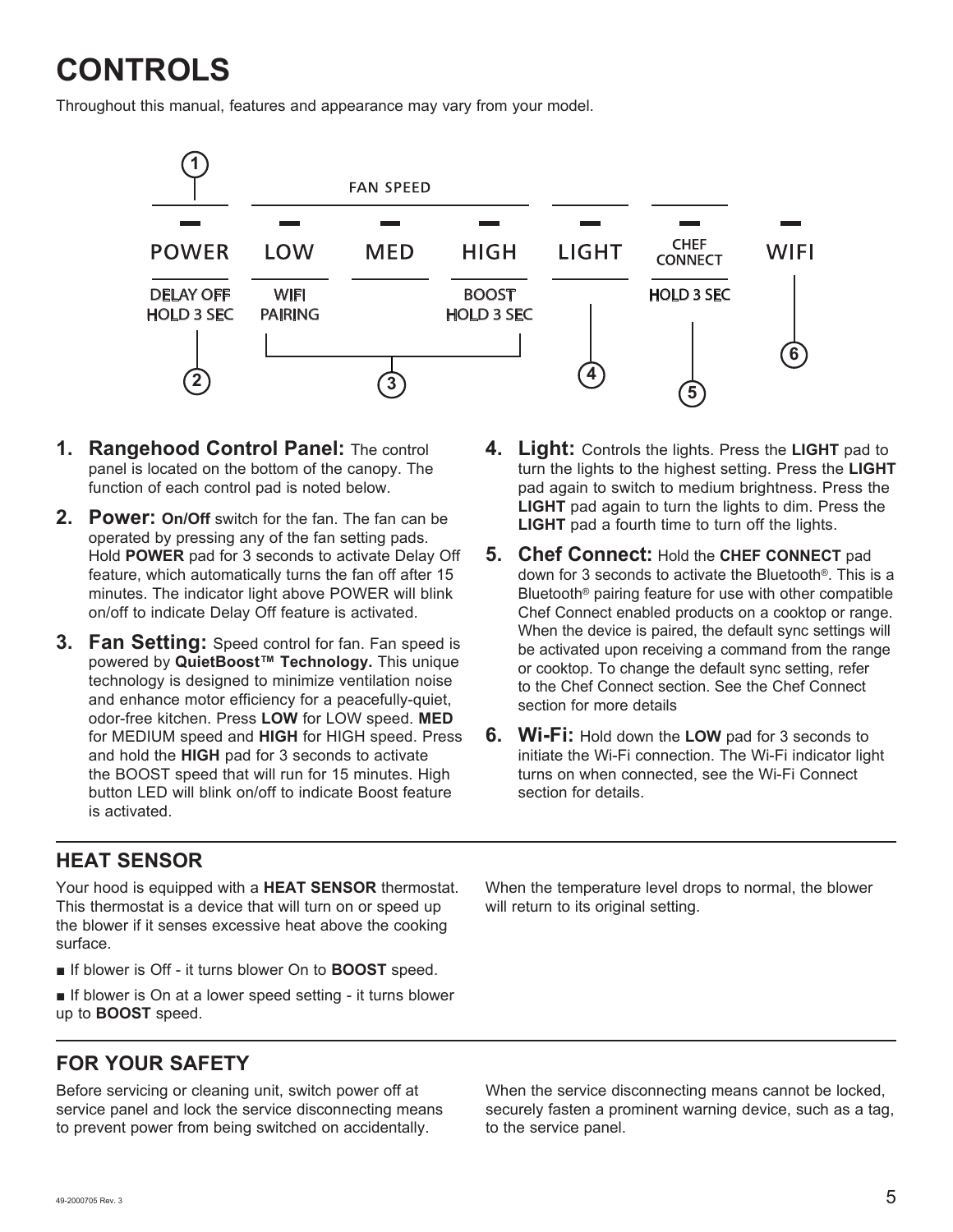## **CHEF CONNECT**

#### **CHEF CONNECT OPERATION BLUETOOTH® CONNECTION**

#### **To pair with another device:**

To start the pairing process on the hood, press and hold the **CHEF CONNECT** pad for 3 seconds. The backlight for all the icons will light up until the hood is paired with the range or other device. If the pairing is successful, the indicator light above CHEF CONNECT will turn on and become solid. The hood lights and fan default sync setting will be activated.

It will time out after 2 minutes if the pairing is not completed, after which the pairing sequence will need to be restarted.

#### **To cancel pairing:**

To cancel the pairing, hold the **CHEF CONNECT** button down for 3 seconds and then turn off the hood.

#### **Default Sync Settings:**

The factory default setting for the light will be the brightest. The factory default setting for the fan sync will be OFF.

The user can change the Default Sync Settings by pressing and holding the **MED** button for 3 seconds. This will enter the Default Settings Mode. Once in this mode, the backlights for all buttons will blink on/off indefinitely and the fan and light will switch to the current Default Sync Setting, so the user knows what the current default value is. At this time, set the light and fan to the desired default levels. Once the user is satisfied with the selection, press and hold the **POWER** button for 3 seconds. This will exit this mode. At that time the backlights will stop blinking and the state of the fan and light will change back to their prior state before entering the Default Settings Mode.

## **WI-FI CONNECT**

## **CONNECTING YOUR WI-FI CONNECT ENABLED HOOD (ON SOME MODELS)**

Your Monogram hood is designed to provide you with two-way communication between your appliance and smart device. By using the Monogram Wi-Fi Connect features, you will be able to control essential hood operations such as fan speed, light functions, delay off and filter notification using your smartphone or tablet.

This device complies with part 15 of the FCC Rules. Operation is subject to the following two conditions: (1) This device may not cause harmful interference, and (2) this device must accept any interference received, including interference that may cause undesired operation.

#### **What you will need**

Your Monogram hood uses your existing home Wi-Fi network to communicate between the appliance and your smart device. In order to setup your Monogram hood, you will need to gather some information:

1. Each Monogram hood has a connected appliance information label that includes an Appliance Network Name and Password. These are the two important details that you will need to connect to the appliance. The label is located on the side of the unit behind the filters.

#### **Connected Appliance Information**

FCC ID: ZKJ-WCATA005 IC: 10229A-WCATA001 MAC ID: \*\*\*\*\*\*\*\*\*\*\*\*

Network: \*\*\*\*\*\*\*\*\*\*\*\* Password: \*\*\*\*\*\*\*\*\*\*

Sample Label

- 2. Have your smart phone or tablet ready with the ability to access the internet and download apps.
- 3. You will need to know the password of your home Wi-Fi router. Have this password ready while you are setting up your Monogram hood.

**Connect your Monogram hood**

- 1. On your smart phone or tablet visit **monogram.com/connect** to learn more about connected appliance features and to download the appropriate app.
- 2. Follow the app onscreen instructions to connect your Monogram hood.
- 3. Once the process is complete, the indicator light located on your Monogram hood display will stay on solid and the app will confirm you are connected.
- 4. If the indicator light does not turn on or is blinking, follow the instructions on the app to reconnect. If issues continue, please visit **monogram.com/connect** for assistance regarding hood wireless connectivity.

To connect additional smart devices, repeat steps 1 and 2.

Note that any changes or modifications to the remote enable device installed on this hood that are not expressly approved by the manufacturer could void the user's authority to operate the equipment.

#### **Enhanced Wi-Fi Features**

Once your product is connected to Wi-Fi, you have access to enhanced features via phone app.

**Delay Off Timer:** This feature allows the user to adjust delay off time from 1 minute to 15 minutes. The default delay off time is 15 minutes.

**Boost Timer:** This feature allows the user to adjust the boost time from 1 minute to 15 minutes. The default boost time is 15 minutes

**Night Light Timer:** This feature allows the user to set time for the night light to turn on and off automatically.

**Grease/Charcoal Filter Notifications:** This feature sends a regular reminder to the user to clean their grease filters, and or to replace their charcoal filter, if the hood is setup in recirculation mode.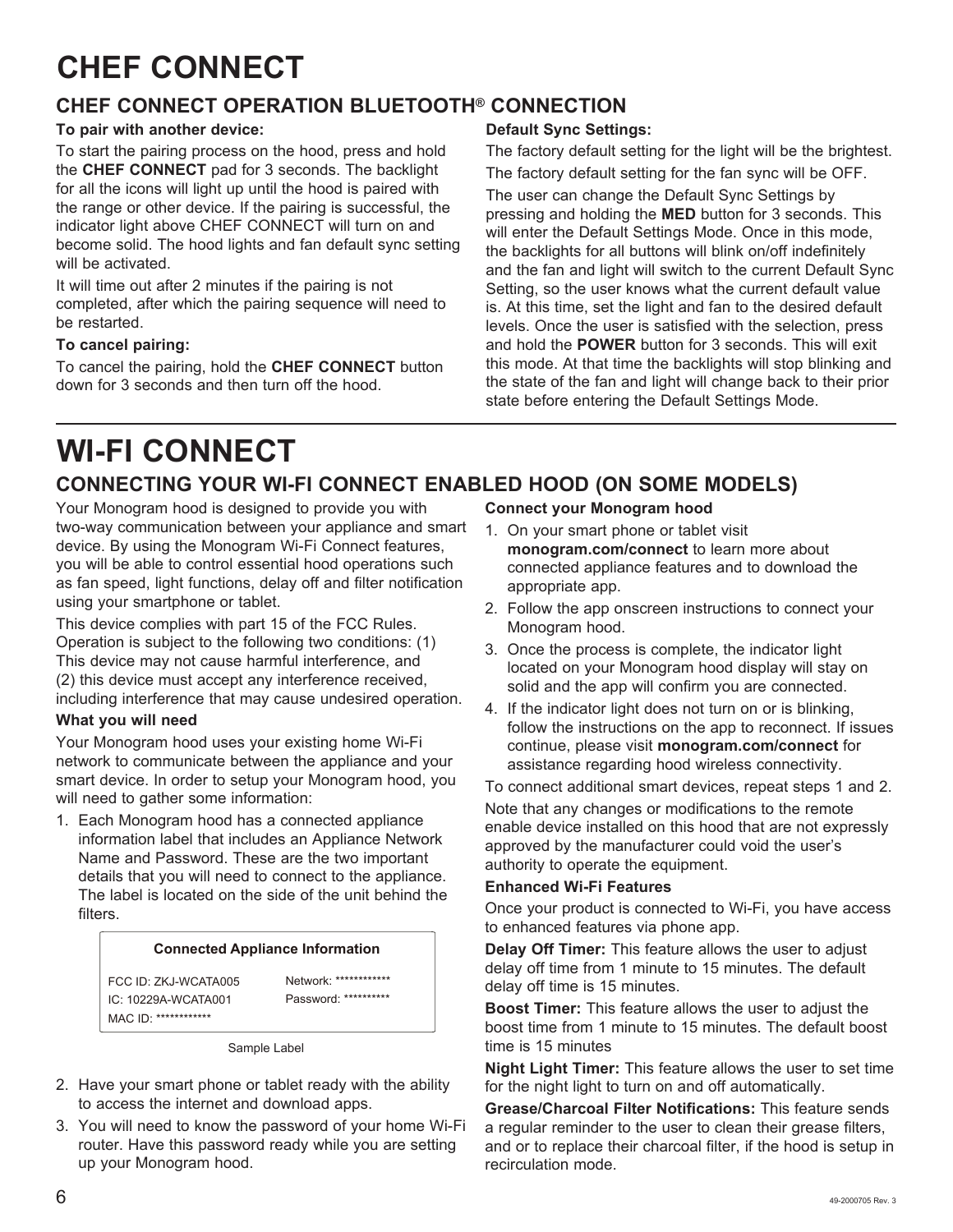## **CARE AND CLEANING**

#### **BAFFLE GREASE FILTERS AND DRIP TRAYS**

The metal baffles channel grease released by foods on the cooktop into the drip trays. The baffles also help prevent flaming foods on the cooktop from damaging the inside of the hood.

For this reason, the baffles must **ALWAYS** be in place when the hood is used. The grease baffles and drip trays should be cleaned once a month, or as needed.

#### **To clean the grease baffles and drip trays,**

drain and wipe all excess grease with a dry paper towel. Soak them and then swish them around in hot water and detergent. Don't use ammonia or ammonia products because they will darken the metal. Do not use abrasives or oven cleaners. To clean hard to reach areas of the filter, use a soft brush. Rinse, shake and let them dry before replacing. **They may also be cleaned in an automatic dishwasher.**

**NOTE:** Some discoloration of the filters and grease drip trays may occur in the dishwasher.

#### **To remove:**

Grasp the baffle knobs then pull the baffle down and towards you.

#### **To replace the drip trays:**

- **1.** Place and seat the drip tray into the hood track.
- **2.** Slide them left or right until all trays are side-by-side in place in the track.

#### **To replace the baffles:**

- **1.** Hold the baffle by the knob and place the other end of the baffle up in the front lip of the hood.
- **2.** Push the back side up in the rear of the hood until it locks into place.



Baffle Replacement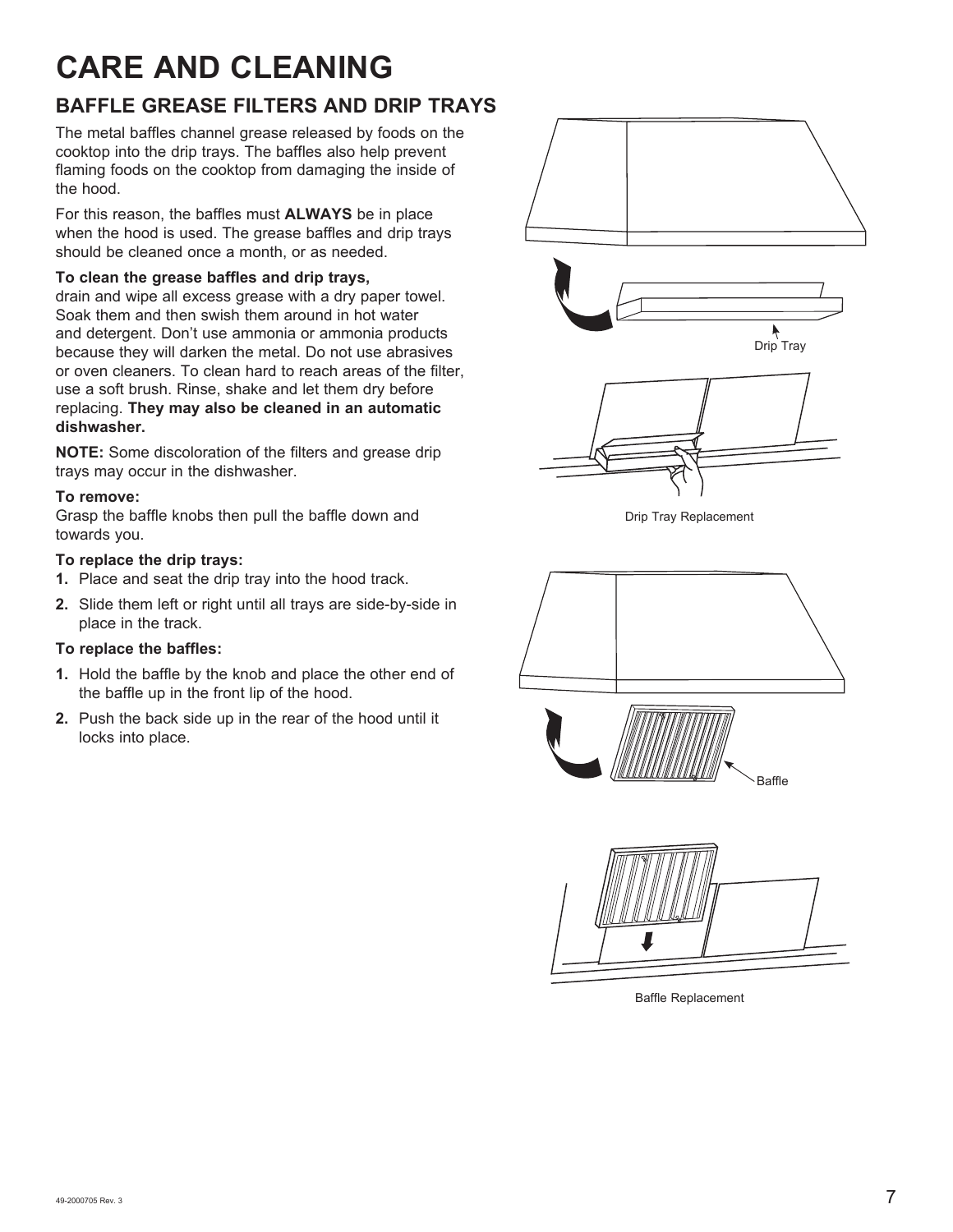## **CARE AND CLEANING**

#### **STAINLESS STEEL SURFACES**

#### **Do not use a steel wool pad; it will scratch the surface.**

To clean the stainless steel surface, use warm sudsy water or a stainless steel cleaner or polish. Always wipe the surface in the direction of the grain. Follow the cleaner instructions for cleaning the stainless steel surface. Cleaners with oxalic acid such as Bar Keepers Friend Soft Cleanser™ will remove surface rust, tarnish and small blemishes. Use only a liquid cleanser free of grit and rub in the direction of the brush lines with a damp, soft sponge.

To inquire about purchasing stainless steel appliance cleaner or polish, or to find the location of a dealer nearest you, please visit **monogram.com**

#### **LIGHT BAR**

To change the lighting bar, schedule a service appointment. See Consumer Support page in the front of this manual for a list of websites and contact information.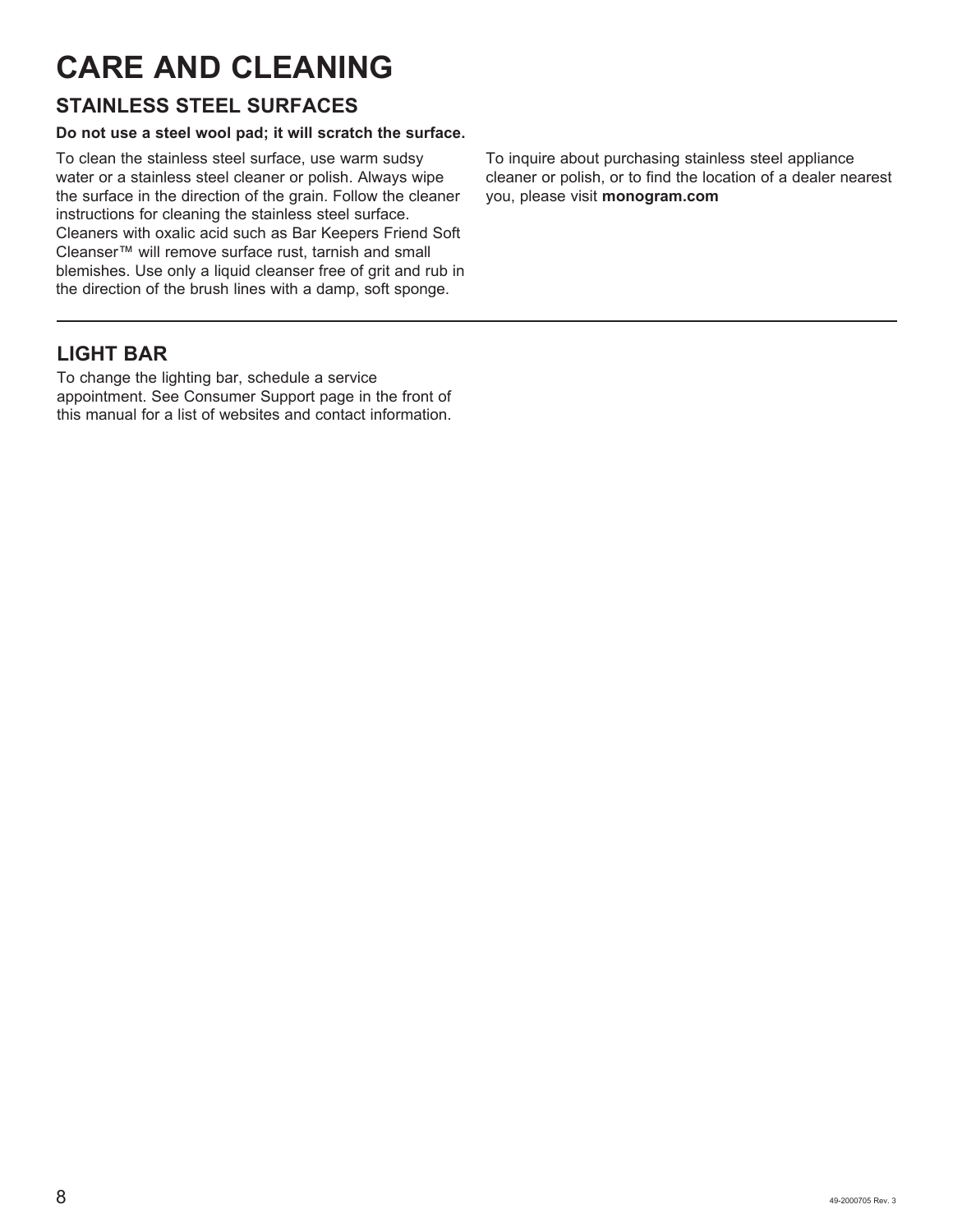# **TROUBLESHOOTING TIPS**

Save time and money! Review the charts on the following pages first and you may not need to call for service.

| <b>Problem</b>                                                        | <b>Possible Cause</b>                                                                             | <b>What To Do</b>                                                                                                                                                                                                                                                       |
|-----------------------------------------------------------------------|---------------------------------------------------------------------------------------------------|-------------------------------------------------------------------------------------------------------------------------------------------------------------------------------------------------------------------------------------------------------------------------|
| Fan/Light does not<br>operate when button is<br>turned ON             | A house fuse may be blown or a circuit<br>breaker tripped.                                        | Replace fuse or reset circuit breaker.                                                                                                                                                                                                                                  |
| Loud or abnormal<br>airflow noise                                     | Wrong duct size used in installation.                                                             | This hood requires 10" ducting to perform optimally.<br>Using smaller duct pipe will cause reduced venting.<br>Minimize the duct run length and number of transitions<br>and elbows. Monogram service technicians cannot<br>correct this issue if installed improperly. |
| Fan fails to circulate<br>air or moves air slower                     | Obstructions in duct work.                                                                        | Make sure nothing is blocking the vent. Make sure<br>your wall or roof cap has a blade or door.                                                                                                                                                                         |
| than normal and/or<br>fan is making loud or<br>abnormal airflow noise | Damper blade on wall or roof cap may<br>not be open.                                              | Make sure damper swings freely. Damper blades may<br>flip over and will not fully open when this happens.<br>Adjust to original position.                                                                                                                               |
|                                                                       | Metal baffle filter and charcoal filter (if<br>present) may be dirty.                             | Clean the metal baffle filter. See Care and Cleaning<br>section of this manual.                                                                                                                                                                                         |
|                                                                       | Insufficient makeup (replacement) air                                                             | Sufficient makeup (replacement) air is required for<br>exhausting appliances to operate to rating. Check with<br>local building codes, which may require or strongly<br>advise the use of makeup air. Visit monogram.com for<br>available makeup air solutions.         |
| Fan keeps going off<br>and on                                         | The motor is probably overheating and<br>turning itself off. This can be harmful to<br>the motor. | Check to be sure the filters are clean. If off and on<br>cycling continues, call for service.                                                                                                                                                                           |
| <b>Hood will not work</b>                                             | Router issues, no wireless signal, etc.                                                           | For assistance with hood wireless network connectivity.<br>please call (800) 444-1845 or visit our website at<br>monogram.com/contact                                                                                                                                   |
| remotely                                                              | Hood is not connected.                                                                            |                                                                                                                                                                                                                                                                         |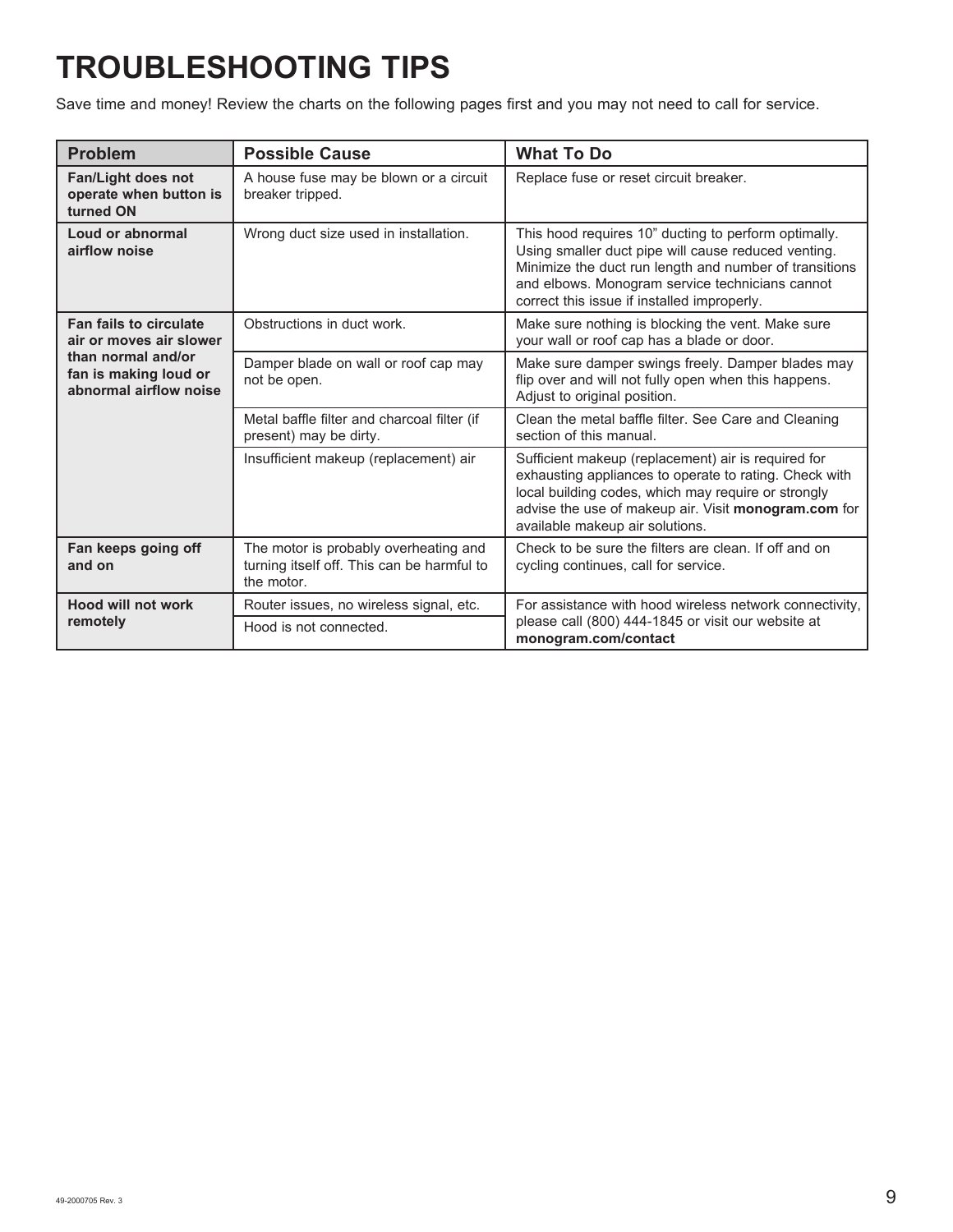# **ACCESSORIES**

## **Looking For Something More?**

#### **Monogram offers a variety of accessories to improve your cooking and maintenance experiences!**

Refer to the Consumer Support page for website information.

The following products and more are available:

#### **Parts**

| Baffle                            |  |  |
|-----------------------------------|--|--|
| Drip Tray                         |  |  |
| <b>Duct Covers</b>                |  |  |
| Remote Control                    |  |  |
| <b>Back Venting Damper</b>        |  |  |
| Backsplash Kit                    |  |  |
| Power Cord Kit                    |  |  |
| <b>Cleaning Supplies</b>          |  |  |
| CitruShine™ Stainless Steel Wipes |  |  |
| Stainless Steel Appliance Cleaner |  |  |
|                                   |  |  |

Bar Keepers Friend Soft Cleanser™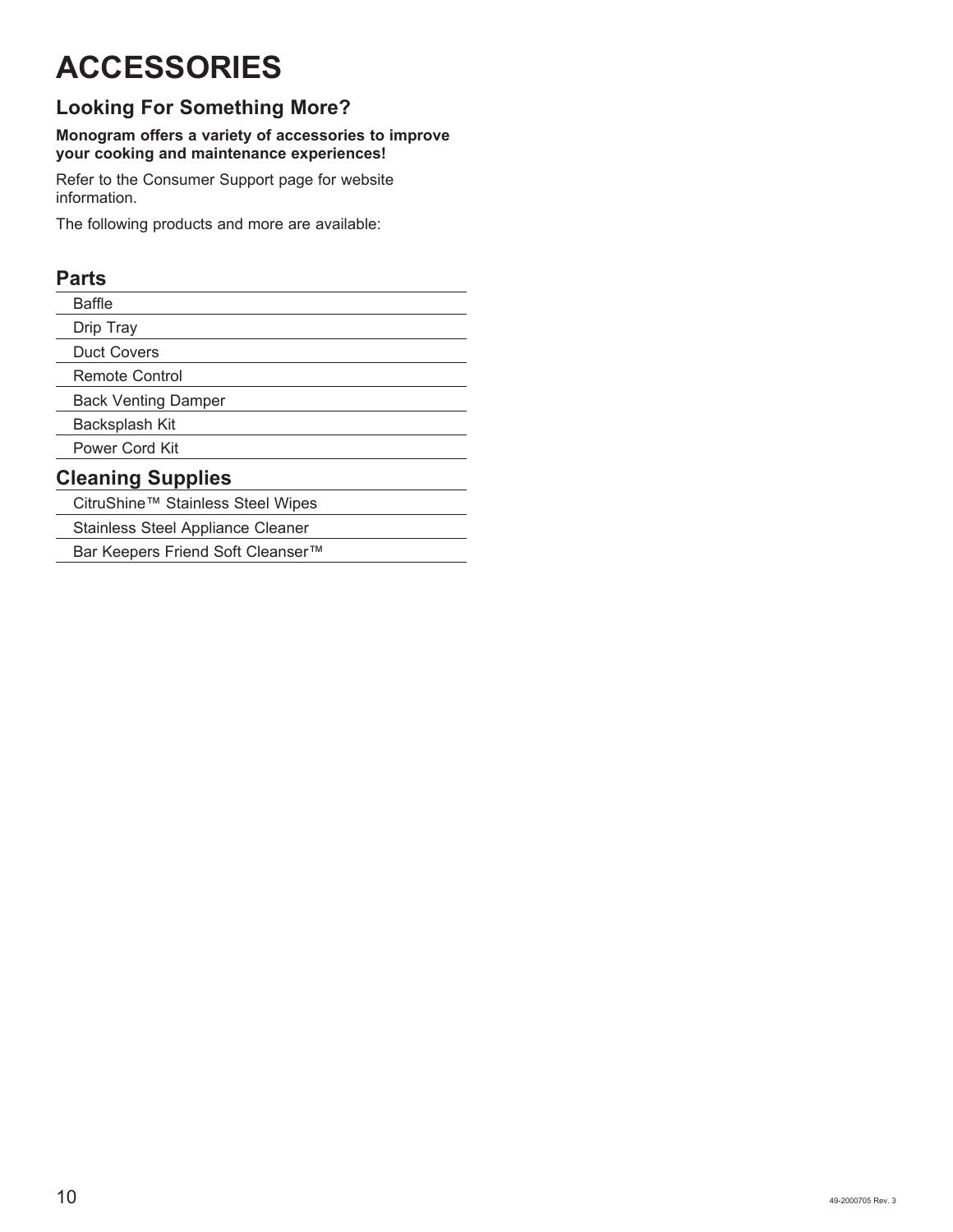## **MONOGRAM LIMITED WARRANTY**

#### **Monogram.com**

All warranty service is provided by our Factory Service Centers, or an authorized Customer Care® technician. To schedule service online, visit us at **monogram.com/contact.**

| For the period of                                      | Monogram Appliances will replace                                                                                                                                         |
|--------------------------------------------------------|--------------------------------------------------------------------------------------------------------------------------------------------------------------------------|
| Two years<br>From the date of the<br>original purchase | Will provide, free of charge, parts and service labor in your home to repair or replace any part of the<br><b>vent hood</b> that fails because of a manufacturing defect |

#### **What Monogram will not cover:**

- Service trips to your home to teach you how to use the product.
- Replacement of house fuses or resetting of circuit breakers.
- Failure of the product if it is used for other than its intended purpose or used commercially.
- Improper installation, delivery or maintenance.
- Replacement of the replaceable filters.
- Damage to the product caused by accident, fire, floods or acts of God.
- Incidental or consequential damage caused by possible defects with this appliance.
- Damage caused after delivery.
- Product not accessible to provide required service.
- Installation or service for a makeup (replacement) air system.

#### **EXCLUSION OF IMPLIED WARRANTIES**

Your sole and exclusive remedy is product repair as provided in this Limited Warranty. Any implied warranties, including the implied warranties of merchantability or fitness for a particular purpose, are limited to one year or the shortest period allowed by law.

This limited warranty is extended to the original purchaser and any succeeding owner for products purchased for home use within the USA. If the product is located in an area where service by a Monogram Appliances Authorized Servicer is not available, you may be responsible for a trip charge or you may be required to bring the product to an Authorized Monogram Appliances Service location for service. In Alaska, the limited warranty excludes the cost of shipping or service calls to your home.

Some states do not allow the exclusion or limitation of incidental or consequential damages. This limited warranty<br>gives you specific legal rights, and you may also have other rights which vary from state to state. To know Some states do not allow the exclusion or limitation of incidental or consequential damages. This limited warranty gives you specific legal rights, and you may also have other rights which vary from state to state. To know what your legal rights are, consult your local or state consumer affairs office or your state's Attorney General.

**Warrantor: GE Appliances,** *a* **Haier** *company,* Louisville KY,40225

**Warrantor in Canada: MC Commercial Inc.,** Burlington, ON L7R 5B6